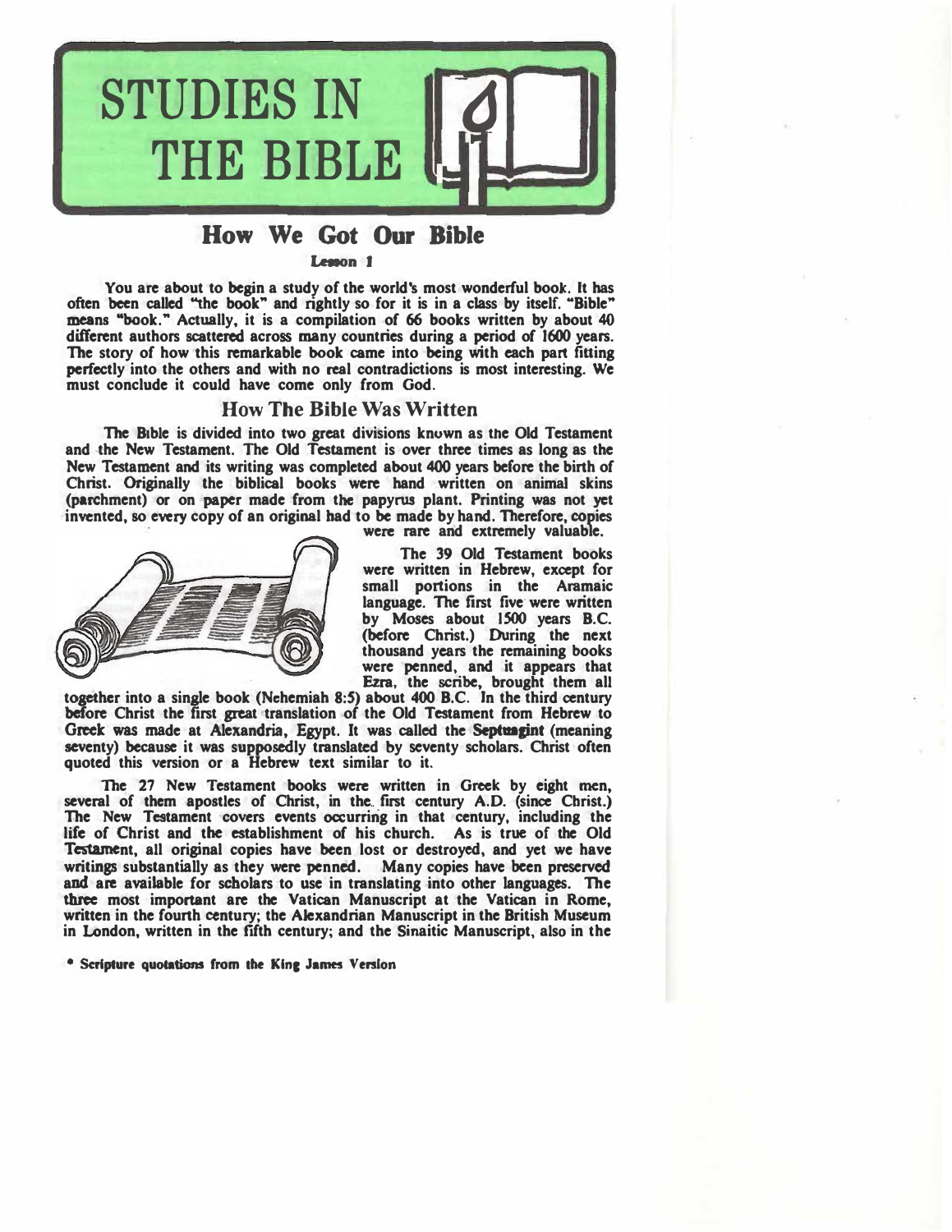British Museum, written in the fourth century. In addition there are hundreds of other copies of lesser importance which are of value to translators in making sure that we have the original New Testament writings.

The Dead Sea Scrolls, the first of which were discovered in 1947 in a cave near the Dead Sea and which date from the first or second century before Christ, have helped in recent translations of the Old Testament. They have also substantiated the accuracy of the manuscripts from which earlier translations were made so that we may be even more confident that we have the real message of the Old Testament writers.

There are two additional sources of information about the original New Testament books. One is the translations made soon after the New Testament was written. The most important, written in Latin, is called the Vulgate and was completed by Jerome in 405 A.D. We also have numerous Bible quotations from the writings of the early church fathers. By comparing the Greek manuscripts, the early translations, and the quotations of the church fathers. Bible scholars have been able to determine with great accuracy what the New Testament authors wrote. In fact, so sure are we that we have the Bible almost as it was given that we can positively say that no major Bible doctrine is in any way affected by minor errors of copying through the centuries.



### The Bible In English

The first major English translation of the New Testament was completed by John Wyclif in 1382 after 22 vears of hard work. In 1456 printing was invented by Johanne Gutenberg, making it possible to publish Bibles much faster and virtually eliminating typographical errors so common in hand copies. In fact, the first book printed by Gutenberg was a Latin Bible. The first printed English Bible was the New Testament as translated by William Tyndale in 1525. He was strongly opposed in this by the Catholic Church and he found it necessary to have his Bibles printed on the continent and smuggled into

England. Most were publicly burned in London. He was betrayed, and burned at the stake for giving the Bible to the people. His final words were, "Lord, open the King of England's eyes."

The first complete English Bible was the work of Miles Coverdale. Other versions soon followed and by 1604 the King of England's eyes were opened. He authorized the translation of a new version, the work of 54 scholars. It was completed in 1611 and is known as the King James Version after the monarch who authorized it. Although it was translated over 350 years ago, it is still one of the most widely used English versions. In 1982 the New King James revision was published. It follows the same basic text as the King James, but updates much of the archaic speech to make it more readable.

The discovery of additional Bible manuscripts not available to King James translators and the inevitable change of the English language prompted the publication of other versions that would be more readable and accurate. An 1885 revision of the King James by 84 British and American scholars was called the English Revised Version, and was followed in 1901 by an American edition called the American Standard, a highly literal rendering of the scriptures. Other revisions of the King James and American Standard followed: the Revised Standard Version in 1952 and the New American Standard in 1970. These translations were intended to combine the finer characteristics of their predecessors with improved readability and increased accuracy based on recent manuscript findings.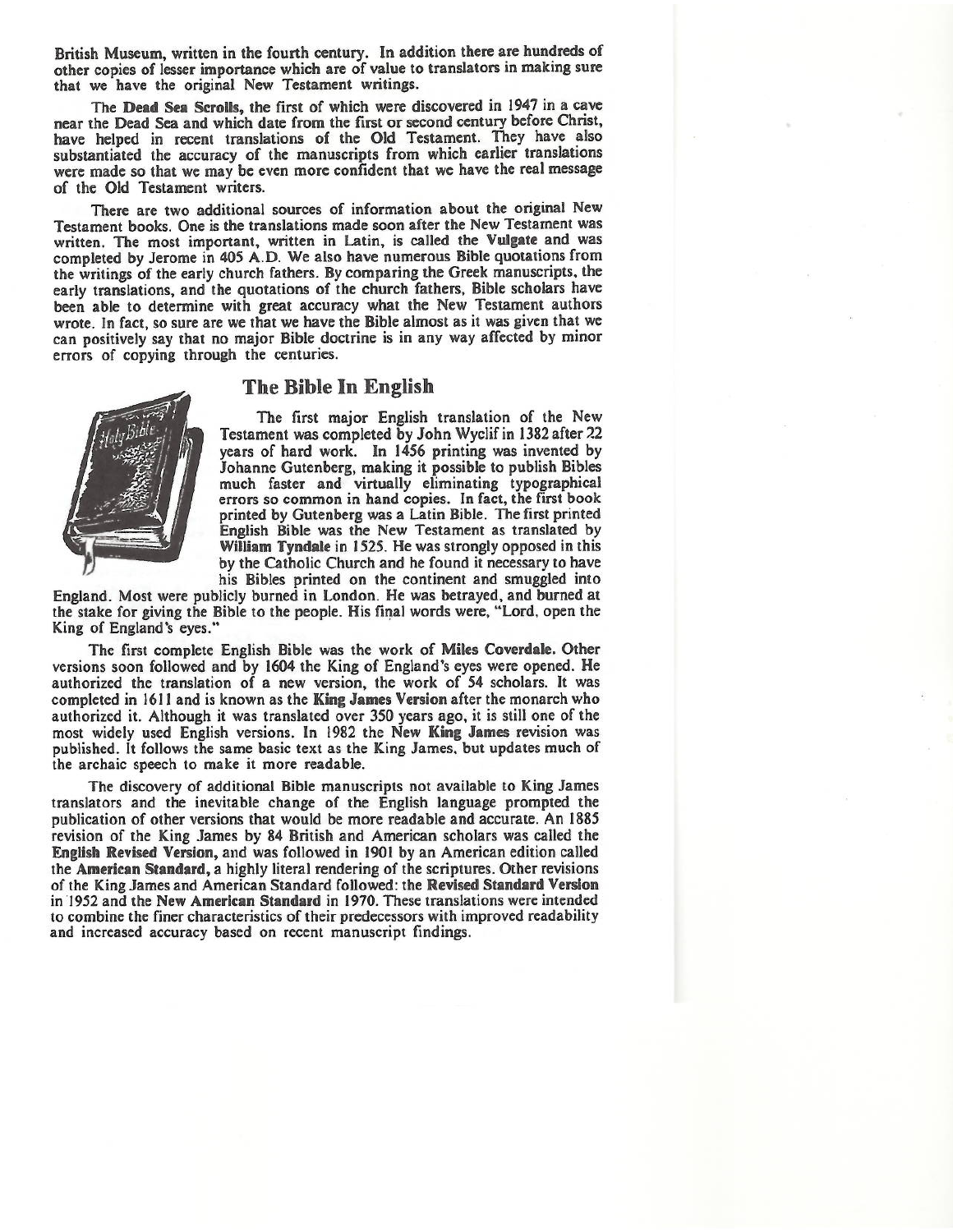The New International Version (1978) is comparable in its approach to translation with the Revised Standard and New American Standard, but unlike these is a completely new translation rather than a revision of its predecessors. The New English Bible and the Good News Bible (or Today's English Version) are typical of recent free translations that are less literal and concentrate on capturing the sense of the original. The Living Bible of Kenneth Taylor is a paraphase rather than a translation and reworks the original in an effort to capture the intent of the original writers. The Roman Catholic Church has produced its own translations. The Rheims-Douai Bible appeared in 1582. It has been replaced by the New American Bible of 1970. Catholic versions include the same books found in other versions (sometimes under a different name) plus fourteen more in the Old Testament usually called the Apocrypha. This word means "hidden" and is applied to these books because of their doubtful origin. They are found only in the Greek, not the Hebrew canon of the Old Testament, and have been rejected by the Jews and most non-Catholics as not belonging in the Old Testament. However, their exclusion from the Old Testament does not materially affect any Bible doctrine.

### The Bible In God's Word

The Bible claims to be inspired. Peter said, "Holy men of God spake as they were moved by the Holy Ghost." (II Peter 1:21.) The Holy Spirit (Holy Ghost) so guided the writers of the Bible that they could not make mistakes. "Which things also we speak, not in the words which man's wisdom teacheth, but which the Holy Ghost teacheth." (I Cor. 2:13.) Because of this there are no real contradictions in the Bible. Those things which appear to be contradictions disappear under close investigation.

That the Bible is true may be shown by several of its characteristics. It is scientifically accurate, even though it is not a book of science. It is historically accurate. Every attempt to prove it historically wrong has failed. It is prophetically correct as is seen in many prophecies which have been fulfilled beyond question. It is impartial, presenting both good and bad of all men, not trying to gloss over the sins of any man who might be "a man after God's own heart." It presents the world's highest standard of morality. Finally, it has never been destroyed in spite of dozens of attempts to exterminate it.

# "Seek and Ye Shall Find"

Circle the letter representing the correct answer:

- 1. The number of books in the Bible: (a) 27; (b) 39; (c) 66.  $b$  c  $\overline{\mathbf{a}}$ 2. About how many men wrote the Bible: (a) 8; (b) 40; (c) 70. a b c 3. Bible means: (a) Book; (b) version; (c) manuscript. b c  $\mathbf{a}$ The Old Testament was written in: (a) Greek; (b) English; b c  $4.$  $\mathbf{a}$ (c) Hebrew.  $b$  c 5. The New Testament was written in: (a) Hebrew; (b) Greek;  $\mathbf{a}$ (c) Latin.  $\mathbf b$  $\mathbf{c}$ 6. The first great Old Testament translation was: (a) Septuagint; a (b) Vulgate; (c) King James.<br>The Sinaitic Manuscript is at: (a) British Museum; b c 7.  $\mathbf{a}$ (b) Alexandria; (c) Vatican. b 8. First major English translation: (a) King James: (b) Gutenberg:  $\bf c$  $\mathbf{a}$
- (c) Wyclif's.<br>The King James Version appeared in: (a) 1952; (b) 1611;
- b 9. a  $\mathbf{c}$  $(c)$  1382.
- b c 10. Apocrypha means: (a) book; (b) hidden; (c) parchment.  $\mathbf{a}$